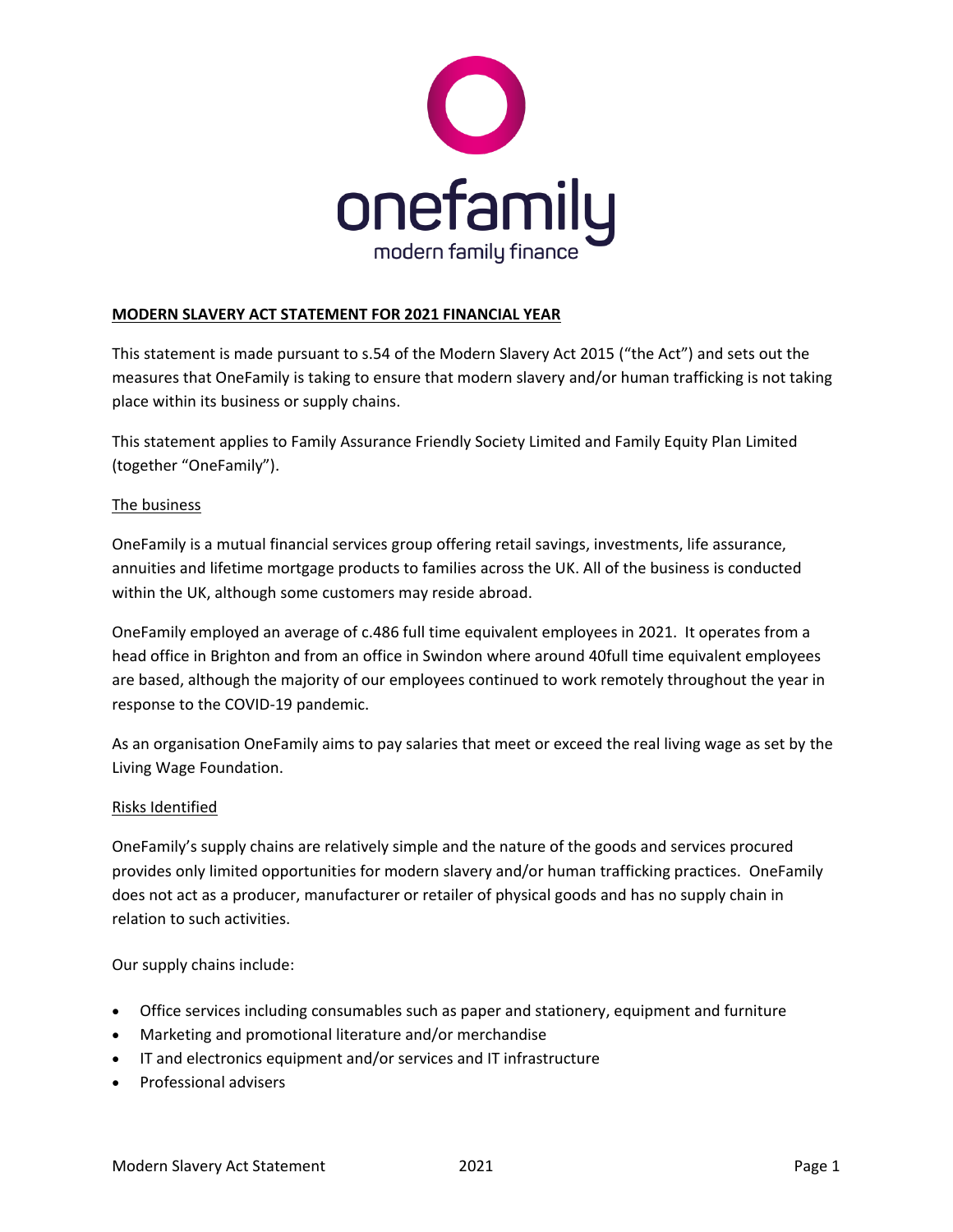### Policies

Given the nature of what OneFamily does as an organisation, it is considered that there is a low risk of modern slavery and/or human trafficking having a connection with its business activities. However, OneFamily has taken, amongst others, the steps detailed below to ensure compliance with the Act.

We operate a number of internal policies to ensure that we are conducting business in an ethical and transparent manner. These include:

- 1. *Recruitment policy.* OneFamily operates a robust recruitment policy and proper hiring procedures, including conducting eligibility to work in the UK checks, for all employees to safeguard against human trafficking or individuals being forced to work against their will. OneFamily is committed to ensuring that all directly employed and directly contracted employees receive fair remuneration for the job they perform.
- 2. *Whistleblowing policy.* OneFamily operates a whistleblowing policy so that all employees know that they can raise concerns about fair treatment of colleagues or practices within its business or the businesses of its suppliers, without fear of reprisals or repercussions.
- 3. *Procurement and outsourcing policies.* OneFamily implements a procurement standard which operates in conjunction with its contract review and outsourcing policies and which includes full due diligence checks on all material suppliers. A Third Party Outsourcing Risk Policy is also in place.

# **Suppliers**

OneFamily reviews its procurement processes and ongoing commercial management of material suppliers on a continual basis and has adapted its risk based assessment process to include a requirement to consider risks that could arise from modern slavery or human trafficking. The procurement process requires due diligence to be conducted on all new material suppliers before allowing them to become a supplier, this includes obtaining details of compliance with the Modern Slavery Act.

Depending on the nature of their businesses, site visits to material suppliers are also carried out as part of initial and ongoing due diligence assessments.

### Effectiveness

OneFamily will continue to monitor the effectiveness of the steps that it is taking to ensure that modern slavery and/or human trafficking is not taking place within its business or supply chains and will continue to adopt a proportionate and risk based approach to reviewing these processes.

### **COVID-19**

We do not consider that opportunities for modern slavery and/or human trafficking practices in our business or its supply chain have changed materially as a result of the pandemic, given the nature of our business.